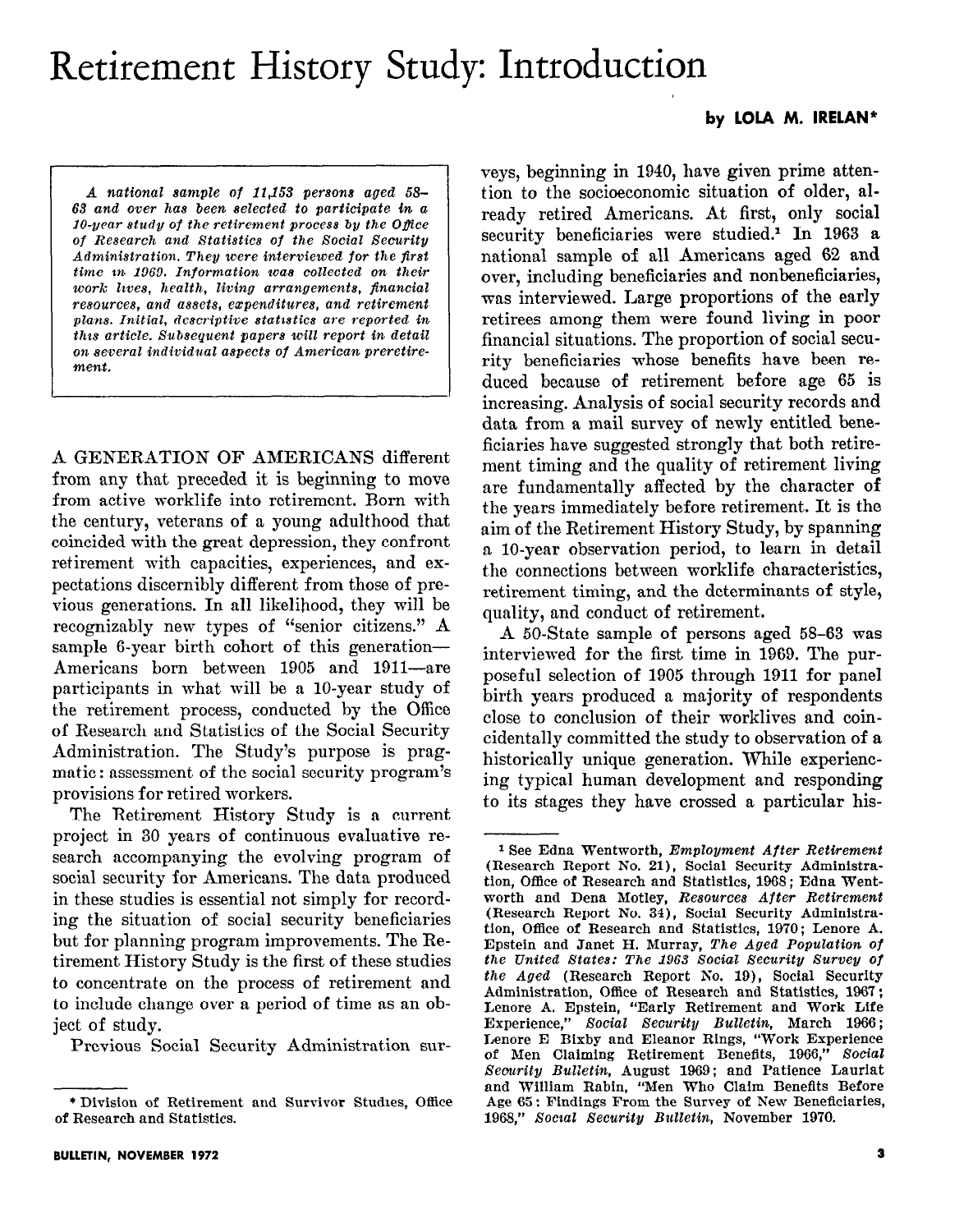torical scene and become already, because of that experience, different from their fathers. Study results and inferences from them must uniformly be qualified by that fact.

Biologically, study participants had much the same experience as their parents. Although they witnessed-and some profited from-impressive developments in understanding and control of disease, they are undergoing the still inevitable process of physical aging. For most of them, as for every population studied so far, sensory and physical deficits began to set in in middle age. Vision and hearing began to be less acute. Strength and endurance declined. The possibility of attack by a chronic illness increased.\* Indeed, a part of the 1969 sample was already retired because of poor health.

Characteristic psychological development in adulthood is a less well-known process. Its nature is obscured by differential mortality rates among various categories of people—that is, specific personality types seem to be associated with biological longevity.<sup>3</sup> Researchers appear to agree that adult personality change is affected by the individual's realization of and reaction to changes in himself and in the demands made upon him by society and people close and significant to him. On the nature of the determinant changes, studies are scant and more suggestive than definitive. It does appear that, with age, the drive for achievement lessens and interest in controlling one's surroundings increases. Older people often show decreased interest in extensive social lives and report more pleasure in deeper association with fewer individuals. As the 1905-11 birth cohort moved into middle age, its members, like others reaching that stage, probably came to hold opinions more firmly and, in seeming paradox, to be less self-confident. Several researchers have found independently that men and women differ in the ways in which, as they age, they change their styles of reaction not only towards people but towards their social environment as well.\*

Any 6-year birth cohort of Americans could be characterized as distinct from other cohortsin its historical setting as well as in its prospects for the retirement phase of life. For that reason, the historical events that occurred in the lifetime of the cohort born in the years 1905-11 require specifying. The purpose of the research is to gain generally reliable information on the retirement process. Without control groups of earlier and later birth cohorts, as much knowledge as possible about historical and social influences is needed.

Whatever the nature of typical human development, it took place for these Americans in a specific historical setting that influenced not only their material lives, their health, the kind of work that occupied their adult years, their environment, and the means by which it is controlled but their inner, personal lives as well. They learned to value and strive for different things from those sought by previous generations. They look to different authorities for approval. And their own approval is accorded to different performances by others. Whether these distinctions have produced a new brand of retiree is yet to be seen.

The historical uniqueness of the immediate post-1900 birth cohort is easily recounted. Scholars of several disciplines agree in describing 1900 as a temporal "watershed"<sup>5</sup> marking a new phase

<sup>&</sup>lt;sup>2</sup> See, for example, James E. Birren (ed.), Handbook of Aging and the Individual, University of Chicago Press, 1961, chapters 15-24

<sup>3</sup> K. F. Riegel, "Research Designs in the Study of Aging, and the Prediction of Retest-Resistance and Death," Proceedings of the 8th International Congress of Gerontology, 1969, and K. F. Riegel, Ruth M Riegel, and G. Meyer, "Social-Psychological Factors of Aging : A Cohort-Sequential Analysis," Human Development, October 1967.

<sup>4</sup> David Gutman, The Country of Old Men: Cultural Studies in the Psychology of Later Life, Institute of Gerontology, University of Michigan, 1969; Raymond G. Kuhlen, "Personality Change With Age," in Philip Worchel and Donn Byrne (eds.), Personality Change, John Wiley and Sons, Inc., 1964, pages 524-525 ; Raymond G Kuhlen, "Developmental Changes in Motivation During the Adult Pears," in Bernice Neugarten (ea.), Middle Age and Aging, University of Chicago Press, 1968, Bernice Neugarten, "Adult Personality: Toward a Psychology of the Life Cycle," in Bernice Neugarten (ed.), Middle Age and Aging, University of Chicago Press, 1968 ; and Matilda White Riley and Anne Foner, Aging and Sociely: Volume One, Inventory of Research Findings, Russell Sage Foundation, 1968, pages 282-284.

<sup>5</sup> This particularly apt word for the historical lines of distinction between generations was suggested in Leonard D. Cain, Jr., "Age Status and Generationa Phenomena: The New Old People in Contemporar America," The Gerontologist, June 1967; Richard De Charms and Gerald W. Moeller, "Values Expressed in American Children's Readers: 1800-1950," Journal of Abnormal and Social Psychology, February 1962; Walter W. Rostow, The Stages of Economic Growth, Cambridge University Press, 1960; and Robert S. Lynd and Helen Merrell Lynd, *Middletown*, Harcourt, Brace, and Co., 1929.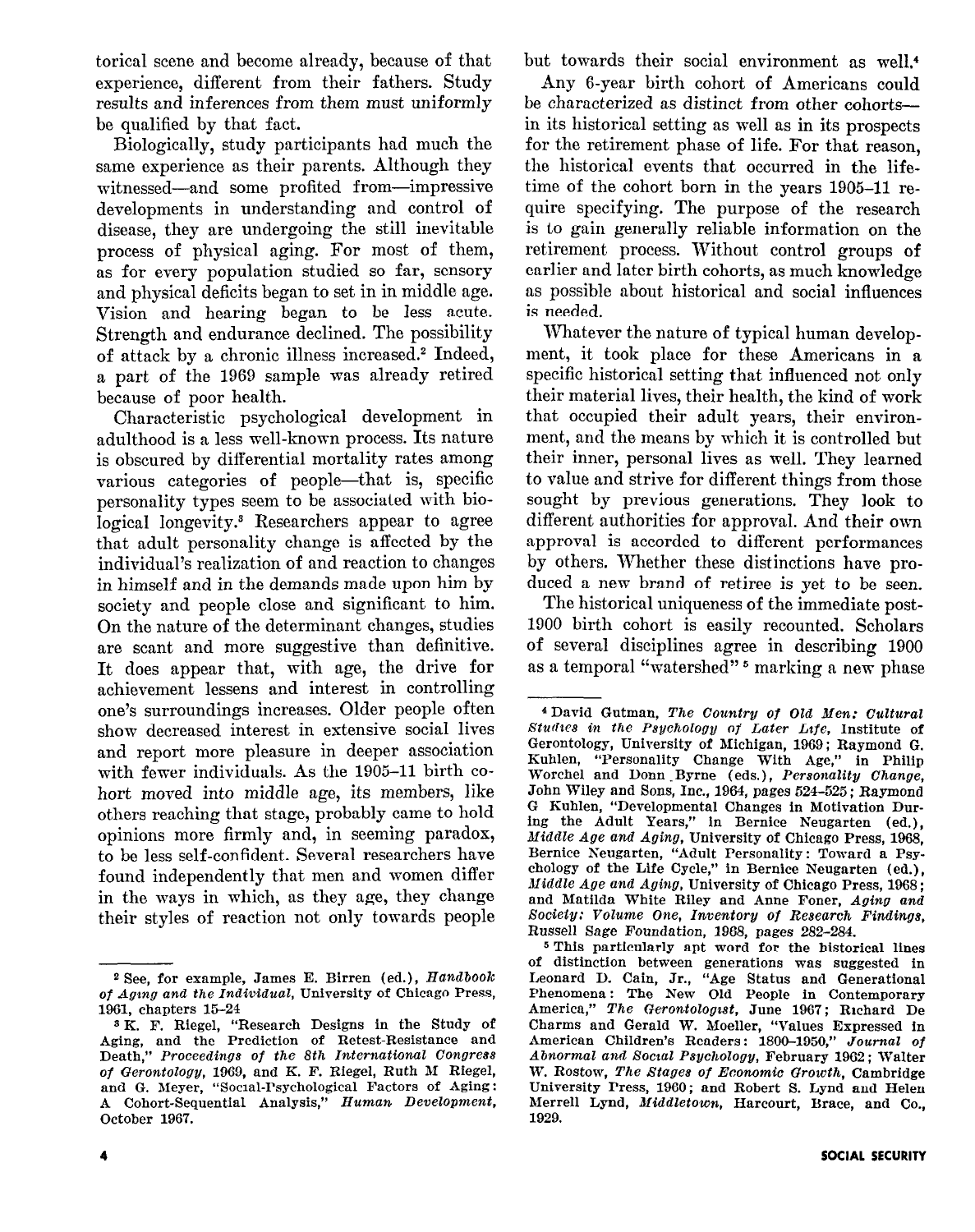in the social history of the United States. It is the approximate year of our technological maturity. Until about 1840 the United States was an agricultural society. Between then and 1900 tremendous changes took place in our ways of living, producing, and consuming. Industrial output regularly outstripped agricultural production.<sup>6</sup> Individual inventiveness reached its highest peak in the 20-year period ending in 1900, when proportionately more patents were issued by the U.S. Patent Office than ever before or since.' At about that point we entered upon a still-continuing phase of mass consumption.

The impress of the machine upon our way of life was not long invisible. In 1925, when Retirement History Study respondents were aged 14-19, Robert and Helen Lynd studied a representative "Middletown" where working, thinking, behaving, and planning contrasted noticeably with the life of the 1890's. The shift from an economy of agriculture, crafts, and owner-operated businesses was near completion. The structure and pace of blue-collar work was no longer set by men but by their machines. In the business world, social inventions caused changes similarly drastic. Multiple specialist roles had appeared along the route from production to consumption. Small entrepreneurs were being hard-pressed by chain stores. Widespread use of credit had appeared and advertising was coming into its own.

The conduct and meaning of work, its role in the life of individuals and families, had undergone a basic change since 1900. Women, including married women, had entered the labor force in unprecedented proportions. The length of the workday and of the workweek had measurably contracted. All workers were delaying entry into the labor force from two to five years beyond ages that had been customary in the 1800's. And the changing nature of work-particularly the newly omnipresent machine and its demands-was creating new disadvantages for older workers.\*

Reactions to the new age helped make the generation born in the first decade of the twentieth century a different type of American-different as workers, as parents, as citizens-probably now to be different as either retired or working older people. The accidents of history through which they passed intensified their distinctness. As a whole, they were better educated, had fewer children, worked fewer hours for better pay, experienced lower unemployment rates, and probably sent fewer men to war than the preceding 10-year birth cohort. Their setbacks in the depression of the 1930's were probably shallower, and they have enjoyed as adults the country's longest period of relatively uninterrupted prosperity.<sup>9</sup>

Industrialization and the accompanying urbanization of the country have meant important shifts in both the nature and functioning of the family-changes in which Retirement History Study respondents participated as children and as working adults and which will continue to affect them in retirement. The "traditional" family organization, likely to be father-dominated, with household tasks allotted according to sex identity, is giving way to "companionship" families where both work and authority are shared.<sup>10</sup> Parents in the sample have participated in a society-wide shift in child-rearing practices-from emphasis on firm, disciplinary handling designed to produce children and adults internally driven toward "achievement," to approval of more permissive. indulgent techniques that lead a child to value belonging to a group over his own individuality.<sup>11</sup> At the same time, the child's autonomy vis-à-vis his own parents has come to be more highly valued than filial respect and obedience.<sup>12</sup>

This shift in family values, with other changes stemming from the country's industrialization, means that the new generation of retirees faces a retirement phase that is also new. The roles of parents and all oldsters are different. Kinship

 $6$  Walter W. Rostow, op cit., chapter 9 See also descriptive tables in U.S. Bureau of the Census, Historical Statistics of the United States, 1960

<sup>&#</sup>x27;Richard De Charms and Gerald W. Moeller, op. cit., page 139.

<sup>&</sup>lt;sup>8</sup> Robert S Lynd and Helen Merrell Lynd, op. cit, chapter 5.

<sup>&</sup>lt;sup>9</sup> Leonard D. Cain, Jr., op cit, has a thoughtful, extended discussion of statistics outlining the distinctive characteristics of the 1900-1910 generation.

 $10 E$ . W. Burgess and H. J. Locke, The Family, From Institution to Companionship, American Book Co., 1945; Martin Gold and Carol Slater, "Office, Factory, Store-And Family: A Study of Integration Setting," American Sociological Review, February 1958; and Martin U. Martel, "Age-Sex Roles in American Magazine Fiction  $(1890-1955)$ " in Bernice Neugarten (ed), Middle Age and Aging, University of Chicago Press, 1968.

<sup>11</sup> Richard De Charms and Gerald W. Moeller, op. cit., and Lawrence D. Haber, "Age and Integration Setting: A Re-Appraisal of 'The Changing American Parent'," American Sociological Review, October 1962.

I2 Martin U. Martel, op. cit.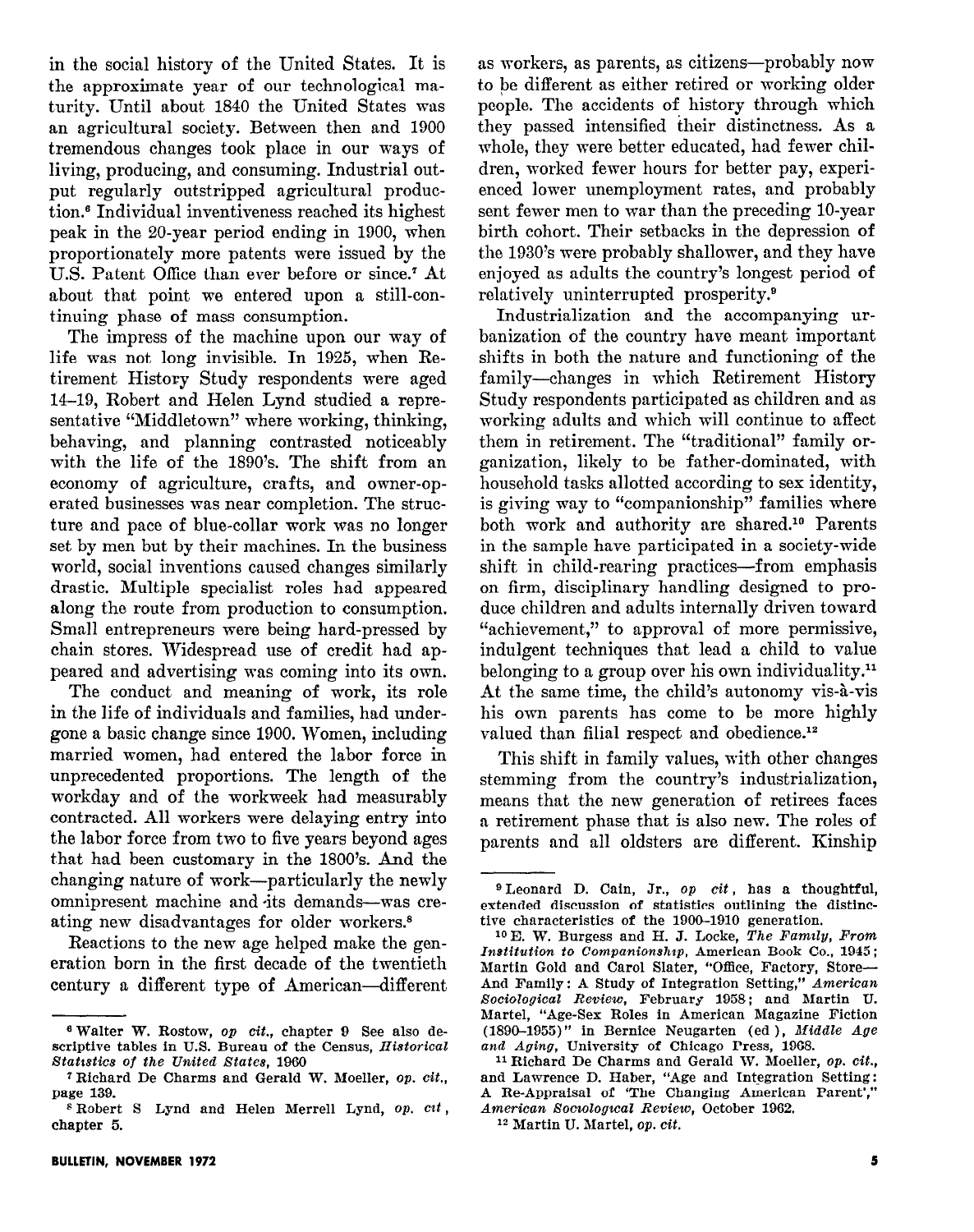relations and obligations are more tenuous. New social institutions have appeared : both private and public mechanisms for insuring against economic want have developed rapidly during this generation's adulthood.

## SAMPLE

The sample design for this study is implicit in its title. A study of retirement from work life that considers a specific period of time makes necessary sample characteristics that the more usual cross-sectional studies of retirement do not have. Married women are not a sample category. Preliminary field interviews made it clear that for most married women of this generation "retirement" has little meaning apart from their husbands' stopping work. The plans to continue study of the same persons for at least 10 years and the need for refined, meaningful multivariate analysis over that period required initial selection of almost twice as many respondents as a comparable one-time, cross-sectional project would have needed. Death, respondent movement, and respondent dropouts from the study are expected ultimately to reduce sample size by about 50 percent. Since an important purpose of the study is inquiry into the timing of retirement, particularly when it occurs unusually early, it was decided to include respondents in their late fifties. The resulting sample, drawn from all 50 States, comprises men aged 58-63, regardless of marital status, and women of the same ages who were not, when selected, living with spouses. The respondents were selected by the Bureau of the Census from members of households that had participated in the Current Population Survey.<sup>13</sup>

## STUDY CONTENT

Selection of subjects for study involved dovetailing the issues with the greatest relevance for the social security program with those factors indicated as likely determinants of retirement behavior in other studies of retirement and aging.

Worklife is covered in detail. Questions were asked in 1969 about the sample members' longestheld jobs, as well as those at which they were working at the interview time. In subsequent biennial data collections, their job history in the periods between interviews is being recorded. The type of work, number of hours of work per week, salary, availability of work-related retirement benefits, and some attitudes toward work are inquired into. Sources of income, as well as earnings are studied, as are the amount and kind of assets owned. Key expenditure items and patterns of consumption are recorded. In particular, health care expenses and the sources of their payment are studied. Health and health changes are indexed by questions on relative disability, by amount of health care, and by self-assessment from respondents themselves. Respondents' living patterns-size and composition of households, type of living quarters, extent of contact with relatives, friends, and other persons-are a part of the study.

Potentially important in both retirement decisions and postretirement patterns, the work lives and several key attitudes of the wives of the men in the sample are being recorded. And, at the heart of the study, a set of items is aimed at retirement expectations and realizations-timing (if, indeed, retirement is planned or occurs), reasons for both retirement and its timing, retirement resources, extent of work after formal retirement, and individual anticipation of the pleasantness or unpleasantness of retirement.

In the spring of 1969, this project's first datacollection year, a panel of 11,153 members of the nation's 1905-11 birth cohort were interviewed, A series of reports will describe, as they were then, the cohort characteristics most likely to influence future retirement. Work and financial status, living arrangements, health, certain expenditures, and current retirement expectations will be reported in some detail. As a setting for these detailed reports, a preliminary, descriptive summary of the cohort's salient traits can be given.

The modal educational level, a factor shown in other research<sup>14</sup> to have observable, clear results

Is More detailed discussion of sampling considerations is found in Lola M. Irelan and Joseph Steinberg, "A Retirement History Study," in Proceedings of the Social Btatislics Section, American Statistical Association, 1968. The sample design of the Current Population Survey is detailed in U.S. Bureau of the Census, The Current Population Survey-A Report on Methodology, Technical Paper No. 7, 1963.

l4 Matilda White Riley and Anne Foner, op cit., page 445, and Richard Barfield and James Morgan, Early Returement: The Decision and the Experience, University of Michigan, 1969, pages 57, 69, 76, and 78.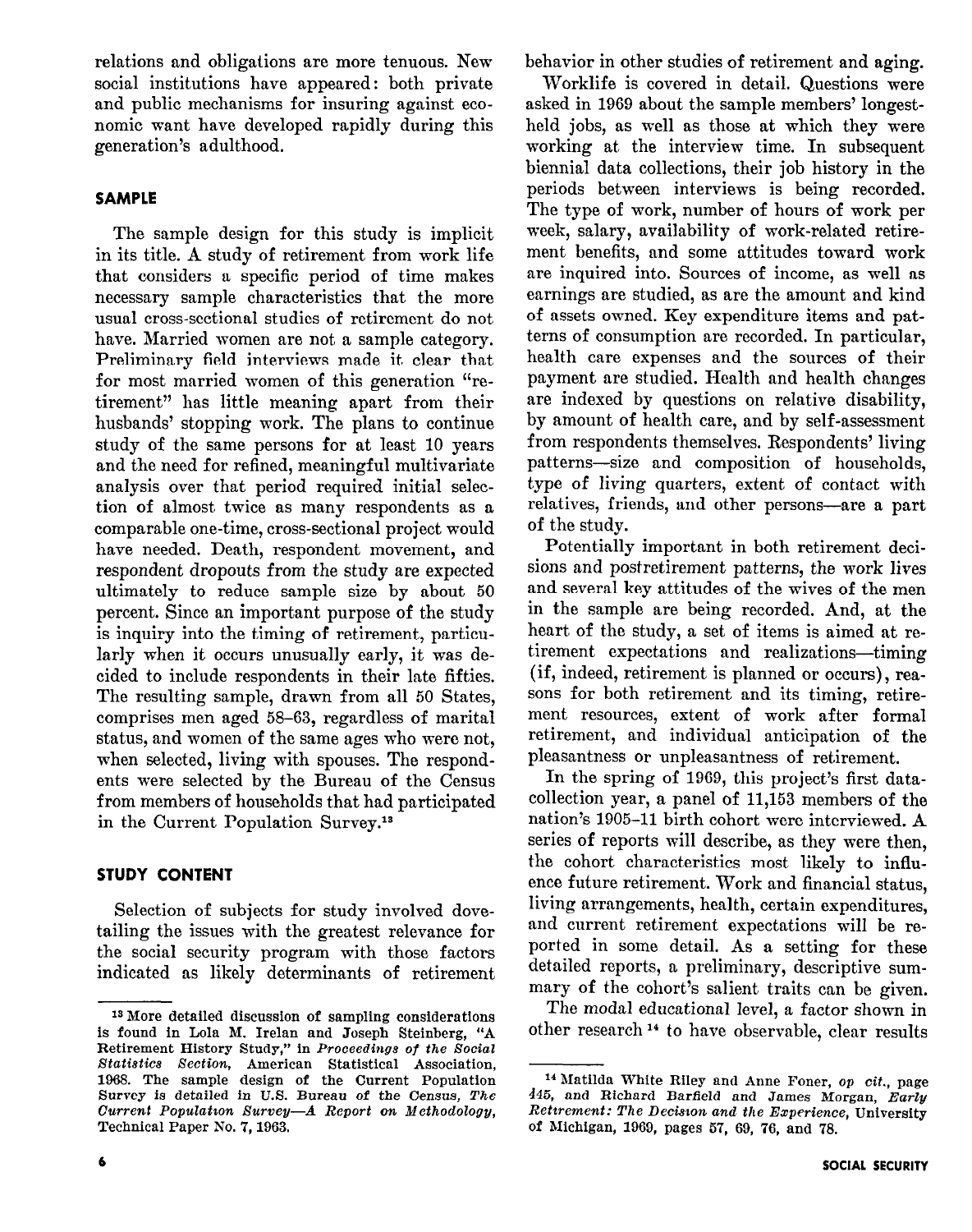both in timing and conduct of retirement, is moderate and not notably different from that of persons born before 1900. Among the men, 56 percent have 9 or more years of schooling-including 38 percent with a high school education or more and 9 percent with 16 or more years of school attendance. Fifty-eight percent of the sample's women finished at least 9 years of education, 40 percent completed their high school education or more, and 7 percent attended school for 16 or more years.

Education's influence on retirement is exerted most powerfully through occupational and income possibilities. About half of the employed in the cohort worked in manual occupations (54 percent of the sample's male workers, 45 percent of the women workers). Women predominated in the service occupations, men as craftsmen and foremen. Forty-seven percent of the women worked in white-collar jobs and 20 percent of the men. The men, more frequently than women, were proprietors, officials, and managers (17 percent compared with 7 percent), and they worked on farms more frequently (9 percent compared with 1 percent).

Patterns of withdrawal from worklife have been found to vary considerably among occupational categories.<sup>15</sup> In fact, the nonworkers in the sample tended to come more frequently from the manual occupations. Sixty-seven percent of the men who previously worked last held manual jobs, 59 percent of the women.

The amounts reported by workers in this age group for their annual rates of earnings at their present jobs ranged widely. Twenty-two percent reported current earnings at the rate of \$10,000 or more, a third of them \$15,000 or more. Seven percent were earning less than \$2,500 per year. Of the working women, 4 percent were earning at the rate of \$10,000 or more at the time of the survey; 24 percent of these women earned less than \$2,500.

The combined effect of education, occupation, and income upon retirement filters through several important intervening factors. Foremost for

men is marital status.<sup>16</sup> Married men have generally been found to be,more likely to be working -and therefore less likely to be retired-than single men of the same age.<sup>17</sup> This group is no exception: Seventy-seven percent of men with wives in the household were working full time at the time of interview, contrasted with only 59 percent of the men with no wives present.

Activities and resources of wives themselves can be expected to influence working men's retirement. The increasing proportion of married women among the country's workers is wellreported.'\* This is probably one of the earliest retirement cohorts in which notable numbers of men will have wives with meaningful work histories, a factor that could be important in accumulation of retirement resources and in the mutual effect of the couples' work lives upon each other. Of men with wives present, 28 percent have wives working full time and 10 percent have wives with part-time jobs. Fifteen percent of working wives have been on their current jobs 20 years or more ; about 7 in 10 of them are earning \$3,000 or more a year.

Health and physical ability to work form another facet of the life situation that will sharply influence retirement behavior.<sup>19</sup> Three-fourths of the panel aged 58-63 consider themselves to be as healthy or healthier than other people their age. More than three-fifths report no physical or job-related disabilities.

Some, to be sure, were already retired. Seventeen percent described themselves as completely retired, and 9 percent said they were partly

<sup>&</sup>lt;sup>15</sup> Abram J. Jaffe, "The Retirement Dilemma," Industrial Gerontology, Summer 1972, pages l-88; Herbert Parnes, et al, The Pre-Retirement Years (vol. 1), Ohio State University, Center for Human Resource Research, 1968, page 184; and Herman J. Loether, "The Meaning of Work and Adjustment to Retirement," in Arthur B. Shostak and William Gamberg (eds.), Blue Collar World, Prentice-Hall, Inc., 1064.

<sup>16</sup> The influence of marital status on women's retirement plans cannot be examined because of the design sample. See the text under "Sample," page 6.

<sup>1&#</sup>x27; Matilda White Riley and Anne Foner, op. cit., pages 48 and 61.

<sup>&</sup>lt;sup>18</sup> Vera Perrella, "Women and the Labor Force," Monthly Labor Review, February 1068, and Harold L. Sheppard, New Perspectives on Older Workers, W. E. Upjohn Institute for Employment Research, 1071, page 41.

<sup>19</sup> Richard Barfleld and James Morgan, op cit., pages 42-43 ; Erdman Palmore, "Retirement Patterns Among Aged Men," Social Security Bulletin, August 1964; Herbert Parnes, op. dt , page 103 ; Virginia Reno, Retirement Patterns of Men at OASDHI Entitlement (Preliminary Findings From the Survey of New Beneficiaries, Report No. 2), Social Security Administration, Office of Research and Statistics, March 1071, page 11; Ethel Shanas, "Health and Adjustment in Retirement," The Gerontologist. Spring 1970; and Gordon F. Streib and Clement J. Schneider, Retirement in American Society: Impact and Process, Cornell University Press, 1971, page 65.